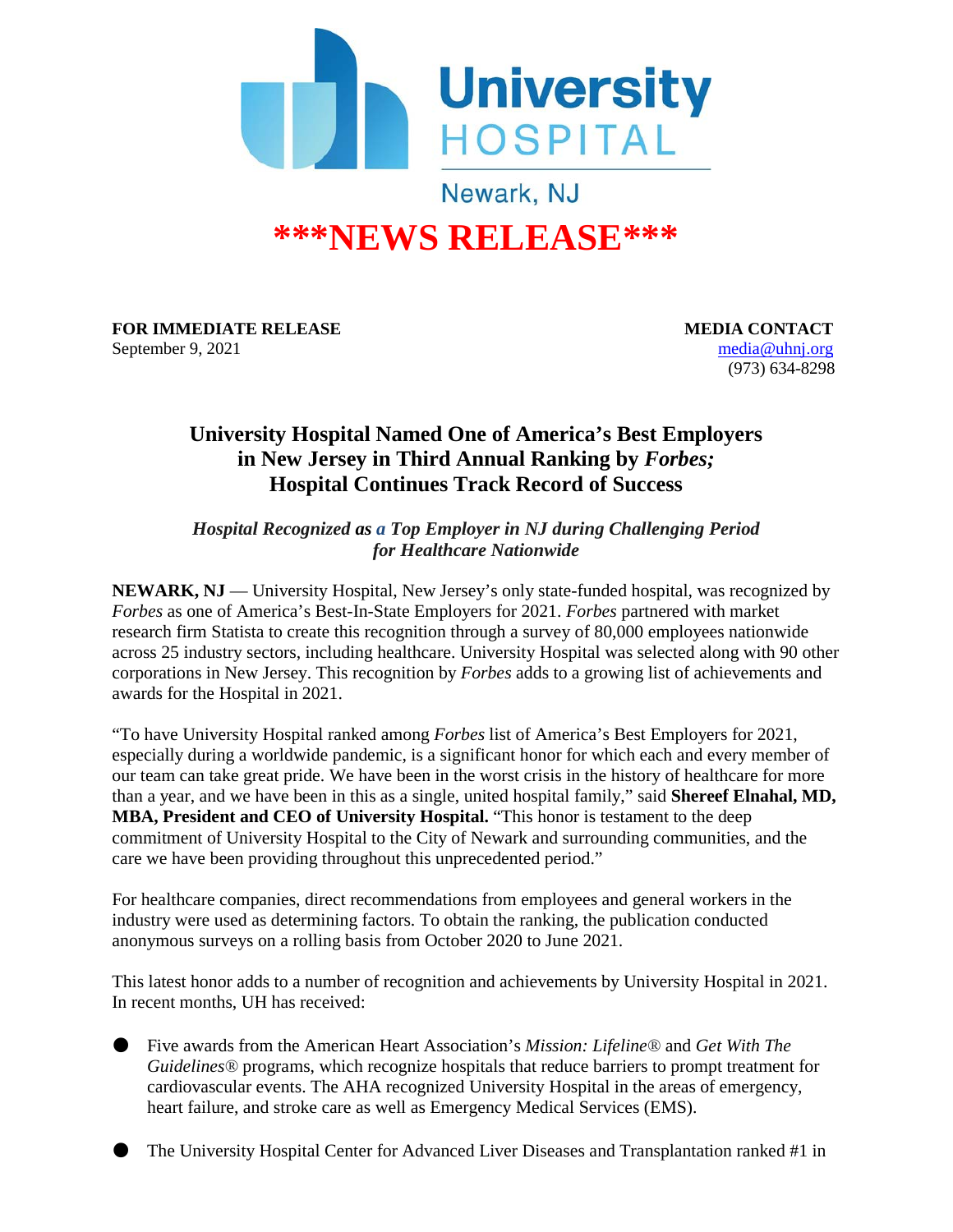New Jersey by the Scientific Registry of Transplant Recipients (SRTR) for the success of its liver transplant program and its one-year patient survival rate of 98.7 percent.

- University Hospital was designated as one of *Newsweek*'s Best Maternity Care Hospitals for 2021, and was the only hospital in New Jersey and the New York metro area to receive this honor. The list recognizes hospitals that have excelled in providing quality care to mothers, newborns and their families, as measured, in part, by the 2020 Leapfrog Hospital Survey.
- UH has also achieved significant improvement in its quality measures across an array of common Hospital Acquired Conditions. UH improved performance in the reduction of central line-associated bloodstream infection (CLABSI) by 40.3%; catheter-associated urinary tract infection (CAUTI) by 47.1%; C. difficile by 22.6%; and Surgical Site Infection by 86.2%.
- UH also improved the efficiency of its care delivery, decreasing Length-of-Stay by 7.3% and surpassing the Vizient national benchmark of other complex academic medical centers across the country.

UH remains committed to the hospital's performance improvement efforts implemented under the institution's Strategic Plan. The plan, initially launched in June 2019, focuses on Quality, Safety, and Reliability in an effort to improve the health of the hospital's patients, elevate the patient experience, reduce the cost of care, and enhance the well-being of the care team. In just a few short years, the Hospital has seen dramatic improvements in processes and procedures, an increase in the quality of care delivered to patients, and the financial performance of Hospital operations.

Compared to 2018, when Governor Murphy issued an Executive Order to insert a Monitor at the Hospital following reports of failing safety and financial metrics, UH has achieved significant improvement in its quality measures. Recently, these and other tangible improvements resulted in an upgrade to UH's Hospital Safety Grade of "C" from The Leapfrog Group (Spring 2021), returning to this level of performance for the first time since Spring 2016.

Simultaneously, and without compromising care, the Hospital's leadership team has keenly focused on operational efficiency, achieving financial improvement and completing nearly 100% of the measures called for in the November 2018 State Monitor's Report. Year to date, UH has grown its earnings before interest, depreciation and amortization (EBIDA) to over 6%, a measure cited by the Monitor and frequently referenced by rating agencies. Through careful control of expenses and smart capital investments, UH now boasts positive bottom-line results after several years in the negative.

"University Hospital has come a long way from the point in 2018 when Governor Murphy appointed a State Monitor at the Hospital. Our success is directly attributed to the focus and dedication of each member of our hospital family," continued Elnahal. "We will never stop our journey to becoming a high reliability organization, and the Hospital remains committed to our obligations to the Greater Newark community and to every patient we treat."

# # #

## **About Forbes**

Forbes champions success by celebrating those who have made it, and those who aspire to make it. Forbes convenes and curates the most influential leaders and entrepreneurs who are driving change, transforming business and making a significant impact on the world. The Forbes brand